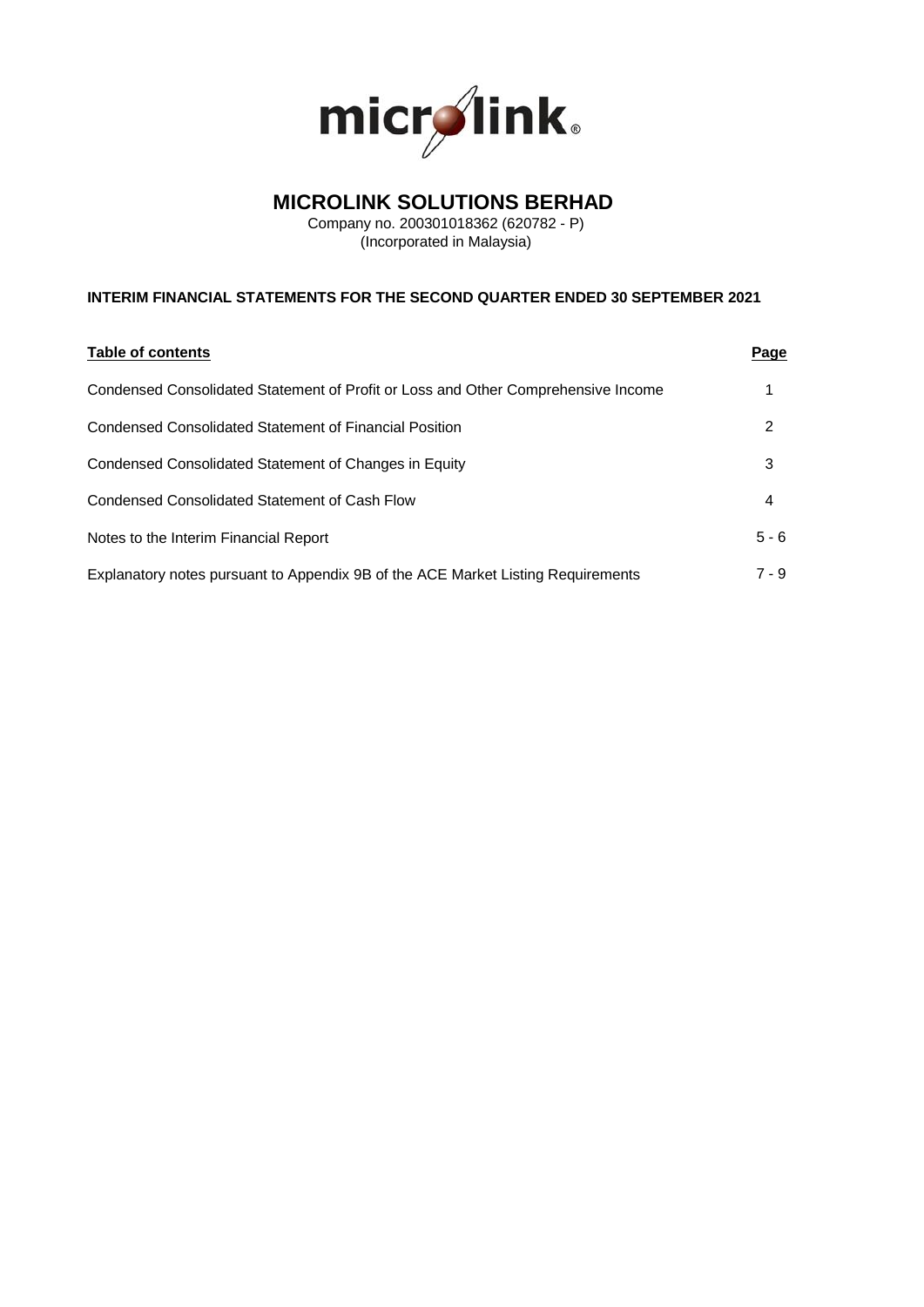

## **CONDENSED CONSOLIDATED STATEMENT OF PROFIT OR LOSS AND OTHER COMPREHENSIVE INCOME FOR THE SECOND QUARTER ENDED 30 SEPTEMBER 2021**

|                                                                                                           | <b>INDIVIDUAL QUARTER</b><br><b>THREE MONTHS ENDED</b><br>30 September |                                           | <b>CUMULATIVE PERIOD</b><br><b>SIX MONTHS ENDED</b><br>30 September |                                           |
|-----------------------------------------------------------------------------------------------------------|------------------------------------------------------------------------|-------------------------------------------|---------------------------------------------------------------------|-------------------------------------------|
|                                                                                                           | 2021<br><b>RM'000</b><br><b>Unaudited</b>                              | 2020<br><b>RM'000</b><br><b>Unaudited</b> | 2021<br><b>RM'000</b><br><b>Unaudited</b>                           | 2020<br><b>RM'000</b><br><b>Unaudited</b> |
| Revenue                                                                                                   | 62,991                                                                 | 61,874                                    | 104,925                                                             | 96,182                                    |
| Cost of sales                                                                                             | (45, 120)                                                              | (48, 790)                                 | (72,058)                                                            | (77, 841)                                 |
| Gross profit                                                                                              | 17,871                                                                 | 13,084                                    | 32,867                                                              | 18,341                                    |
| Other operating income                                                                                    | 944                                                                    | 212                                       | 1,103                                                               | 4,076                                     |
| Selling and distribution expenses                                                                         | (271)                                                                  | (250)                                     | (552)                                                               | (481)                                     |
| Administrative expenses                                                                                   | (7,990)                                                                | (5, 459)                                  | (13, 772)                                                           | (10, 410)                                 |
| Finance costs                                                                                             | (346)                                                                  | (413)                                     | (778)                                                               | (1,038)                                   |
| Other operating expenses                                                                                  | (2, 125)                                                               | (1,635)                                   | (3,957)                                                             | (2,073)                                   |
| <b>Profit before taxation</b>                                                                             | 8,083                                                                  | 5,539                                     | 14,911                                                              | 8,415                                     |
| <b>Taxation</b>                                                                                           | (1,024)                                                                | (935)                                     | (1, 324)                                                            | (935)                                     |
| Profit for the period                                                                                     | 7,059                                                                  | 4,604                                     | 13,587                                                              | 7,480                                     |
| Other comprehensive income, net of tax<br>- item that may be reclassified subsequently to profit or loss: |                                                                        |                                           |                                                                     |                                           |
| Foreign currency translations for foreign operations, net of tax                                          | $\mathbf{1}$                                                           | (9)                                       | $\mathbf{1}$                                                        | 9                                         |
| Other comprehensive income for the period, net of tax                                                     | $\mathbf{1}$                                                           | $\overline{(9)}$                          | 1                                                                   | 9                                         |
| Total comprehensive income for the period                                                                 | 7,060                                                                  | 4,595                                     | 13,588                                                              | 7,489                                     |
| Profit attributable to:<br>Owners of the parent<br>Non-controlling interests                              | 7,121<br>(62)<br>7,059                                                 | 4,578<br>26<br>4,604                      | 13,644<br>(57)<br>13,587                                            | 7,457<br>23<br>7,480                      |
| Total comprehensive income attributable to:<br>Owners of the parent<br>Non-controlling interests          | 7,118<br>(58)<br>7,060                                                 | 4,581<br>14<br>4,595                      | 13,641<br>(53)<br>13,588                                            | 7,455<br>34<br>7,489                      |
| Earnings per share (sen):<br>Basic<br>Diluted                                                             | 2.94<br>2.94                                                           | 2.47<br>2.47                              | 5.62<br>5.62                                                        | 4.03<br>4.03                              |

## **Note:**

These condensed interim financial statements should be read in conjunction with the audited financial statements for the year ended 31 March 2021 and the accompanying explanatory notes attached to the interim financial statements.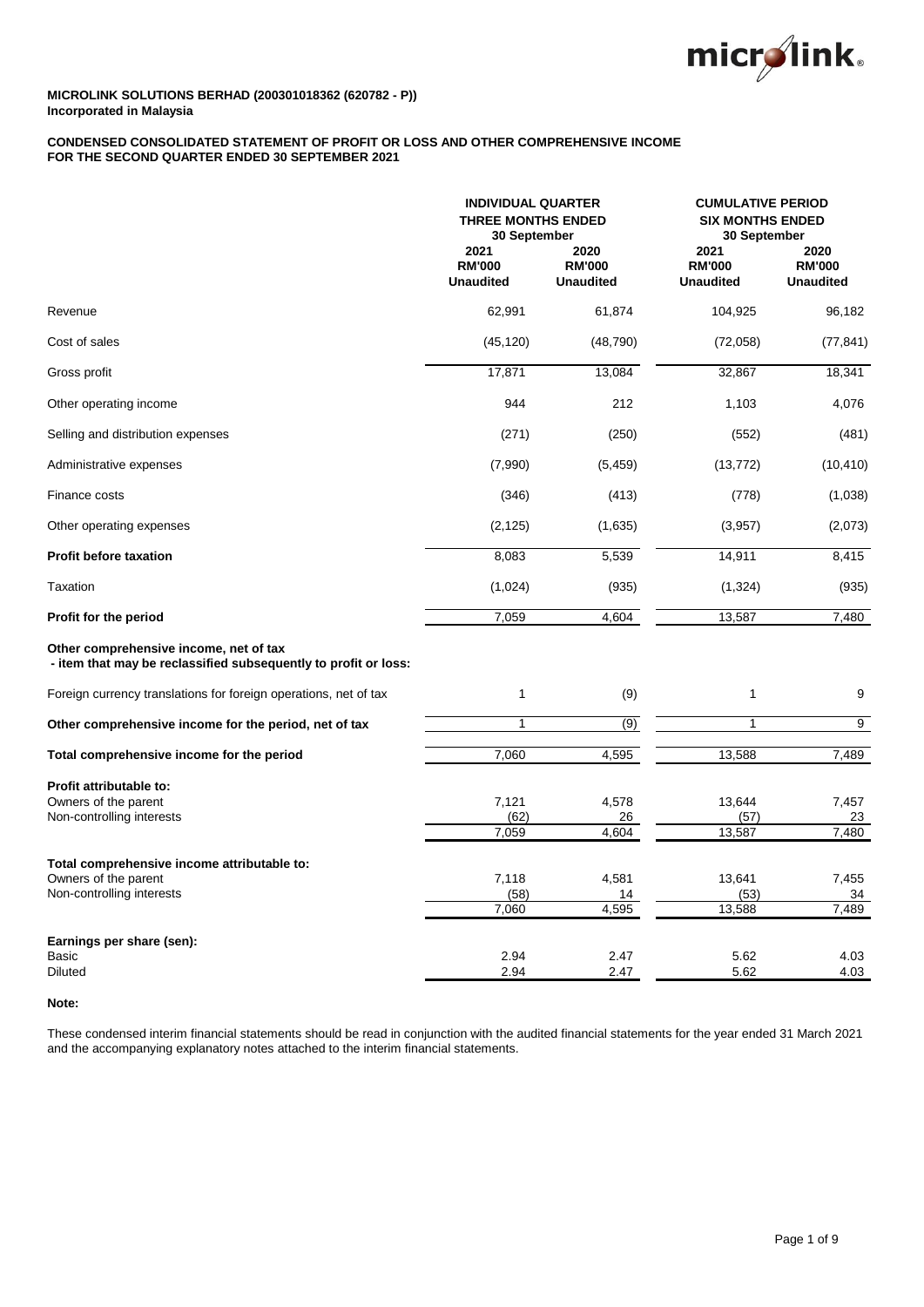

## **CONDENSED CONSOLIDATED STATEMENT OF FINANCIAL POSITION AS AT 30 SEPTEMBER 2021**

|                                                                                       | As At<br>30 September 2021<br><b>RM'000</b><br><b>Unaudited</b> | As At<br>31 March 2021<br><b>RM'000</b><br><b>Audited</b> |
|---------------------------------------------------------------------------------------|-----------------------------------------------------------------|-----------------------------------------------------------|
| <b>ASSETS</b>                                                                         |                                                                 |                                                           |
| <b>Non-Current Assets</b><br>Property, plant and equipment                            | 795                                                             | 288                                                       |
| Right-of-use assets<br>Investment in Joint Venture                                    | 4,792<br>5                                                      | 5,385<br>5                                                |
| Goodwill<br>Software development expenditure                                          | 18,409<br>72,095                                                | 18,409<br>63,313                                          |
| Other investments<br>Lease receivables                                                | 6,747                                                           | 105<br>2,317                                              |
| Deferred tax assets                                                                   | 3,010<br>105,853                                                | 3,010<br>92,832                                           |
| <b>Current Assets</b>                                                                 |                                                                 |                                                           |
| Inventories<br>Contract costs                                                         | 5,431<br>3,766                                                  | 1,127<br>5,495                                            |
| Other investments<br>Trade receivables                                                | 83<br>43,944                                                    | 99<br>32,768                                              |
| Other receivables, deposits and prepayments                                           | 39,768                                                          | 10,150                                                    |
| Contract assets<br>Lease receivables                                                  | 7,358<br>328                                                    | 7,389<br>2,085                                            |
| Amount owing by ultimate holding company                                              | $\blacksquare$                                                  | 23,526                                                    |
| Amount owing by immediate holding company<br>Current tax assets                       | 4,409                                                           | 15,461<br>3,714                                           |
| Cash and bank balances                                                                | 19,039                                                          | 11,014                                                    |
|                                                                                       | 124,126                                                         | 112,828                                                   |
| <b>TOTAL ASSETS</b>                                                                   | 229,979                                                         | 205,660                                                   |
| <b>EQUITY AND LIABILITIES</b>                                                         |                                                                 |                                                           |
| Equity attributable to owners of the Parent                                           |                                                                 |                                                           |
| Share capital<br>Reserves                                                             | 108,526<br>39                                                   | 105,583<br>42                                             |
| <b>Retained Earnings</b>                                                              | 27,496                                                          | 13,852                                                    |
| Non-controlling interests                                                             | 136,061<br>434                                                  | 119,477<br>487                                            |
| <b>TOTAL EQUITY</b>                                                                   | 136,495                                                         | 119,964                                                   |
| <b>Non-Current Liabilities</b>                                                        |                                                                 |                                                           |
| Provision for gratuity obligations<br>Other payables and accruals                     | 2,135<br>157                                                    | 2,135<br>157                                              |
| Lease liabilities                                                                     | 5,351                                                           | 6,822                                                     |
|                                                                                       | 7,643                                                           | 9,114                                                     |
| <b>Current Liabilities</b>                                                            |                                                                 |                                                           |
| Trade payables<br>Other payables and accruals                                         | 23,420<br>18,367                                                | 18,667<br>15,396                                          |
| <b>Contract liabilities</b>                                                           | 17,022                                                          | 17,704                                                    |
| Amount owing to ultimate holding company<br>Amount owing to immediate holding company |                                                                 | 59<br>65                                                  |
| <b>Borrowings</b>                                                                     | 23,365                                                          | 20,388                                                    |
| Lease liabilities                                                                     | 3,078                                                           | 3,274                                                     |
| <b>Current tax liabilities</b>                                                        | 589<br>85,841                                                   | 1,029<br>76,582                                           |
| <b>TOTAL LIABILITIES</b>                                                              | 93,484                                                          | 85,696                                                    |
| <b>TOTAL EQUITY AND LIABILITIES</b>                                                   | 229,979                                                         | 205,660                                                   |
|                                                                                       |                                                                 |                                                           |
| Net assets per share (RM)                                                             | 0.56                                                            | 0.50                                                      |

### **Note:**

These condensed interim financial statements should be read in conjunction with the audited financial statements for the year ended 31 March 2021 and the accompanying explanatory notes attached to the interim financial statements.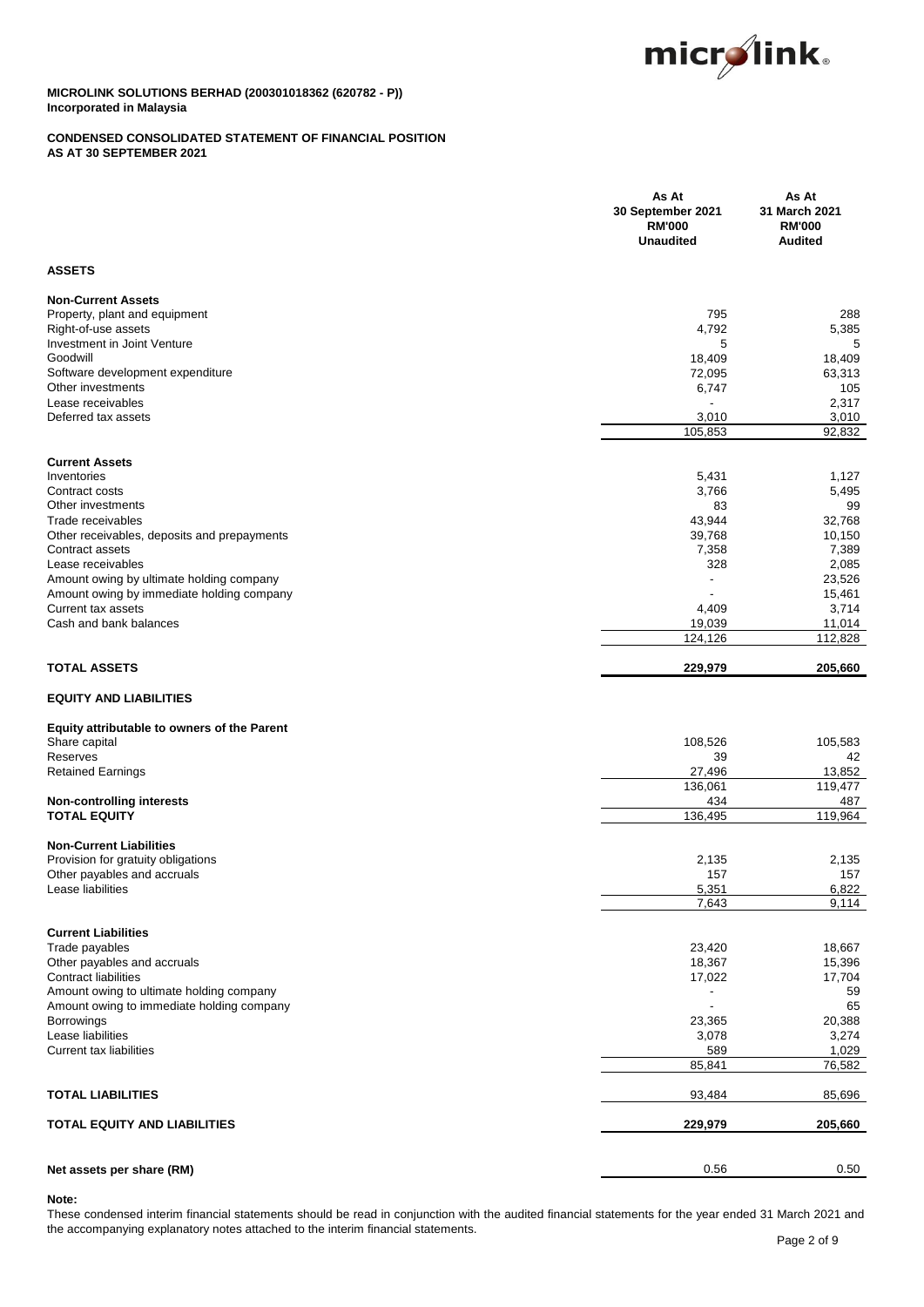

### **CONDENSED CONSOLIDATED STATEMENT OF CHANGES IN EQUITY FOR THE SECOND QUARTER ENDED 30 SEPTEMBER 2021**

|                                                                                                  | ------------------                   | Non-distributable ------------------->                        |                                                                       |                                                                         |                                               |                              |
|--------------------------------------------------------------------------------------------------|--------------------------------------|---------------------------------------------------------------|-----------------------------------------------------------------------|-------------------------------------------------------------------------|-----------------------------------------------|------------------------------|
|                                                                                                  | <b>Share</b><br>capital<br><b>RM</b> | <b>Exchange</b><br><b>Translation</b><br>reserve<br><b>RM</b> | <b>Retained</b><br>Earnings /<br>(Accumulated<br>losses)<br><b>RM</b> | <b>Total</b><br>attributable to<br>owners of<br>the parent<br><b>RM</b> | Non-<br>controlling<br>interests<br><b>RM</b> | <b>Total</b><br>equity<br>RM |
| <b>Unaudited</b><br>6 months ended 30 September 2021                                             |                                      |                                                               |                                                                       |                                                                         |                                               |                              |
| At 1 April 2021 (audited)                                                                        | 105,583                              | 42                                                            | 13,852                                                                | 119,477                                                                 | 487                                           | 119,964                      |
| Profit for the period<br>Foreign currency translation for foreign operations                     |                                      | (3)                                                           | 13,644                                                                | 13,644<br>(3)                                                           | (57)<br>4                                     | 13,587                       |
| Total comprehensive income for the period                                                        |                                      | (3)                                                           | 13,644                                                                | 13,641                                                                  | (53)                                          | 13,588                       |
| <b>Transaction with owners</b>                                                                   |                                      |                                                               |                                                                       |                                                                         |                                               |                              |
| Shares issued pursuant to Employee Share Grant Plan<br>('ESGP")                                  | 2,943                                |                                                               |                                                                       | 2,943                                                                   |                                               | 2,943                        |
| Total transactions with owners                                                                   | 2,943                                | $\blacksquare$                                                | $\blacksquare$                                                        | 2,943                                                                   |                                               | 2,943                        |
| At 30 September 2021                                                                             | 108,526                              | 39                                                            | 27,496                                                                | 136,061                                                                 | 434                                           | 136,495                      |
| <b>Unaudited</b><br>6 months ended 30 September 2020                                             |                                      |                                                               |                                                                       |                                                                         |                                               |                              |
| At 1 April 2020 (audited)                                                                        | 52,833                               | 45                                                            | (14, 215)                                                             | 38,663                                                                  | 444                                           | 39,107                       |
| Profit for the period                                                                            |                                      |                                                               | 7,457                                                                 | 7,457<br>(2)                                                            | 23                                            | 7,480                        |
| Foreign currency translation for foreign operations<br>Total comprehensive income for the period |                                      | (2)<br>(2)                                                    | 7,457                                                                 | 7,455                                                                   | 11<br>34                                      | 9<br>7,489                   |
| <b>Transaction with owners</b>                                                                   |                                      |                                                               |                                                                       |                                                                         |                                               |                              |
| Shares issued pursuant to Employee Share Grant Plan<br>Dividends paid                            | 1,720                                |                                                               | (1, 841)                                                              | 1,720<br>(1, 841)                                                       |                                               | 1,720<br>(1, 841)            |
| Total transactions with owners                                                                   | 1,720                                |                                                               | (1,841)                                                               | (121)                                                                   |                                               | (121)                        |
| At 30 September 2020                                                                             | 54,553                               | 43                                                            | (8,599)                                                               | 45,997                                                                  | 478                                           | 46,475                       |
|                                                                                                  |                                      |                                                               |                                                                       |                                                                         |                                               |                              |

#### **Note:**

These condensed interim financial statements should be read in conjunction with the audited financial statements for the year ended 31 March 2021 and the accompanying explanatory notes attached to the interim financial statements.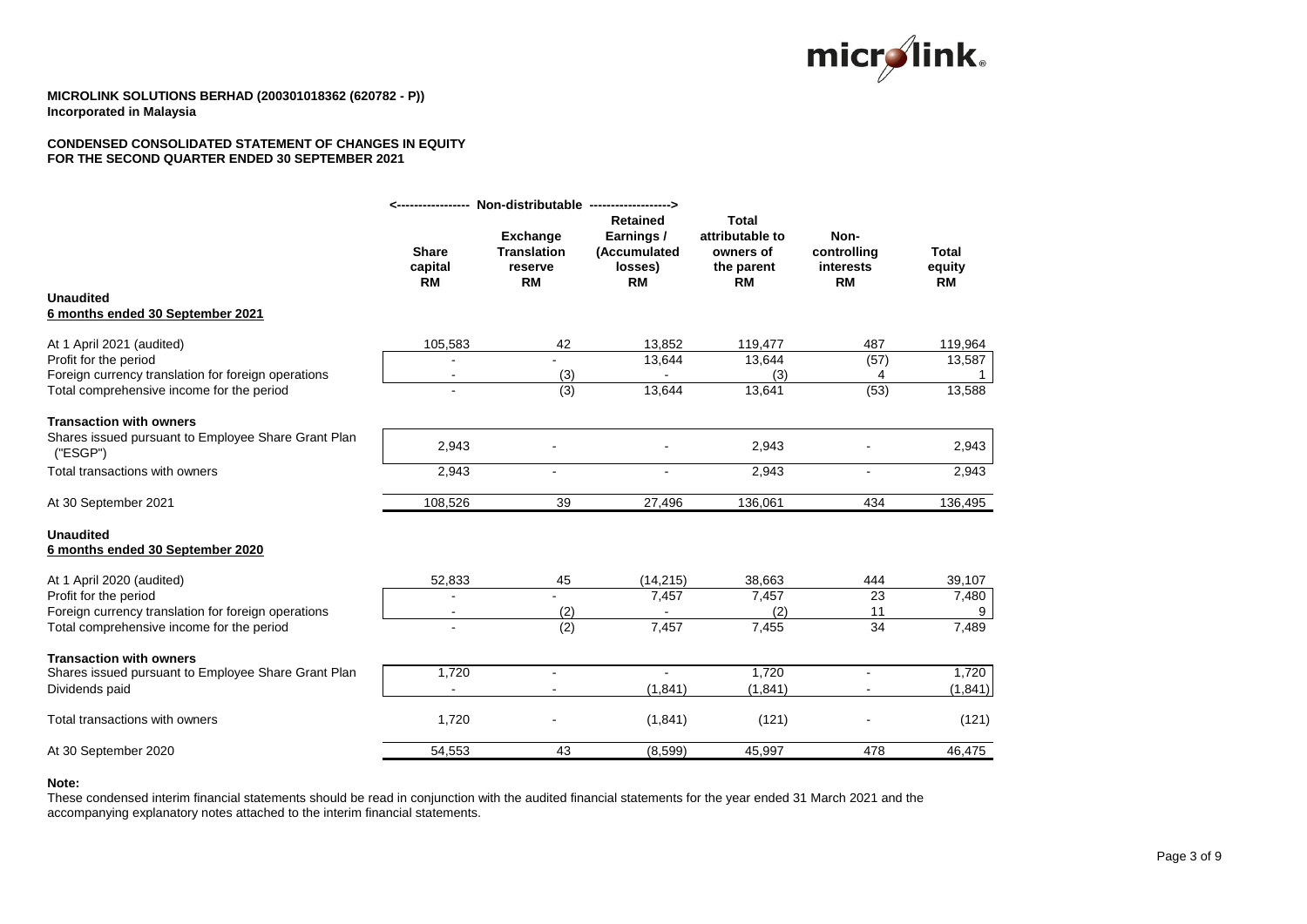

### **CONDENSED CONSOLIDATED STATEMENT OF CASH FLOW FOR THE SECOND QUARTER ENDED 30 SEPTEMBER 2021**

(The figures have not been audited)

|                                                                                                  | <b>Current Year</b><br>6 months ended<br>30 September 2021<br><b>RM'000</b><br><b>Unaudited</b> | <b>Preceding Year</b><br>6 months ended<br>30 September 2020<br><b>RM'000</b><br><b>Unaudited</b> |
|--------------------------------------------------------------------------------------------------|-------------------------------------------------------------------------------------------------|---------------------------------------------------------------------------------------------------|
| <b>CASH FLOWS FROM OPERATING ACTIVITIES</b><br>Profit before taxation                            | 14,911                                                                                          | 8,415                                                                                             |
| Adjustments for non-cash items:                                                                  |                                                                                                 |                                                                                                   |
| Amortisation of software development expenditure                                                 | 3,149                                                                                           | 340                                                                                               |
| Depreciation of property, plant and equipment                                                    | 78                                                                                              | 95                                                                                                |
| Depreciation of right-of-use assets                                                              | 645                                                                                             | 430                                                                                               |
| Employee share grant plan expenses                                                               | 981                                                                                             | 573                                                                                               |
| Interest expense                                                                                 | 873                                                                                             | 1,022                                                                                             |
| Interest income                                                                                  | (161)                                                                                           | (239)                                                                                             |
| Net unrealised gain on foreign exchange                                                          | (27)                                                                                            | (11)                                                                                              |
| Reversal of impairment loss on software development expenditure<br>Fair Value Gain on Investment | (706)                                                                                           | (2, 417)                                                                                          |
| Operating profit before working capital changes                                                  | 19,743                                                                                          | 8,208                                                                                             |
|                                                                                                  |                                                                                                 |                                                                                                   |
| Net changes in assets<br>Net changes in liabilities                                              | (32,026)<br>7,062                                                                               | 29,523<br>(21, 607)                                                                               |
| Net cash from operations                                                                         | (5,221)                                                                                         | 16,124                                                                                            |
| Interest received                                                                                | 9                                                                                               | 68                                                                                                |
| Tax paid                                                                                         | (2, 459)                                                                                        | (1,023)                                                                                           |
| Tax refunded                                                                                     |                                                                                                 | 2                                                                                                 |
| Net cash (used in) / from operating activities                                                   | (7,671)                                                                                         | 15,171                                                                                            |
| <b>CASH FLOWS FROM INVESTING ACTIVITIES</b>                                                      |                                                                                                 |                                                                                                   |
| Addition of software development expenditure                                                     | (11, 932)                                                                                       | (258)                                                                                             |
| Repayment from/((to) ultimate holding company                                                    | 17,275                                                                                          | (11, 245)                                                                                         |
| Repayment from immediate holding company                                                         | 16,280                                                                                          | 121                                                                                               |
| Interest received                                                                                | 152                                                                                             | 171                                                                                               |
| Withdrawal of deposits pledged to licensed banks                                                 | (39)                                                                                            | (61)                                                                                              |
| Purchase of other investments                                                                    | (5,920)                                                                                         | (1)                                                                                               |
| Purchase of property, plant and equipment                                                        | (638)                                                                                           | (147)                                                                                             |
| Net cash from / (used in) investing activities                                                   | 15,178                                                                                          | (11, 420)                                                                                         |
| <b>CASH FLOWS FROM FINANCING ACTIVITIES</b>                                                      |                                                                                                 |                                                                                                   |
| Dividend paid                                                                                    |                                                                                                 | (1, 841)                                                                                          |
| Interest paid                                                                                    | (531)                                                                                           | (748)                                                                                             |
| Drawdown of borrowings                                                                           | 3,340                                                                                           | 7,343                                                                                             |
| Payments of lease liabilities                                                                    | (2,008)                                                                                         | (2,846)                                                                                           |
| Net cash from financing activities                                                               | 801                                                                                             | 1,908                                                                                             |
| <b>NET INCREASE IN CASH AND CASH EQUIVALENTS</b>                                                 | 8,308                                                                                           | 5,659                                                                                             |
| <b>CASH AND CASH EQUIVALENTS AT BEGINNING</b><br>OF THE PERIOD                                   | 4,121                                                                                           | 13,616                                                                                            |
| <b>EFFECTS OF EXCHANGE RATE CHANGES</b><br>ON CASH AND CASH EQUIVALENTS                          | 41                                                                                              | 46                                                                                                |
| <b>CASH AND CASH EQUIVALENTS AT END</b><br>OF THE PERIOD                                         | 12,470                                                                                          | 19,321                                                                                            |
|                                                                                                  |                                                                                                 |                                                                                                   |

*\* Cash and cash equivalents at the beginning and end of the financial period are net of deposits pledged to banks.*

### **Note:**

These condensed interim financial statements should be read in conjunction with the audited financial statements for the year ended 31 March 2021 and the accompanying explanatory notes attached to the interim financial statements.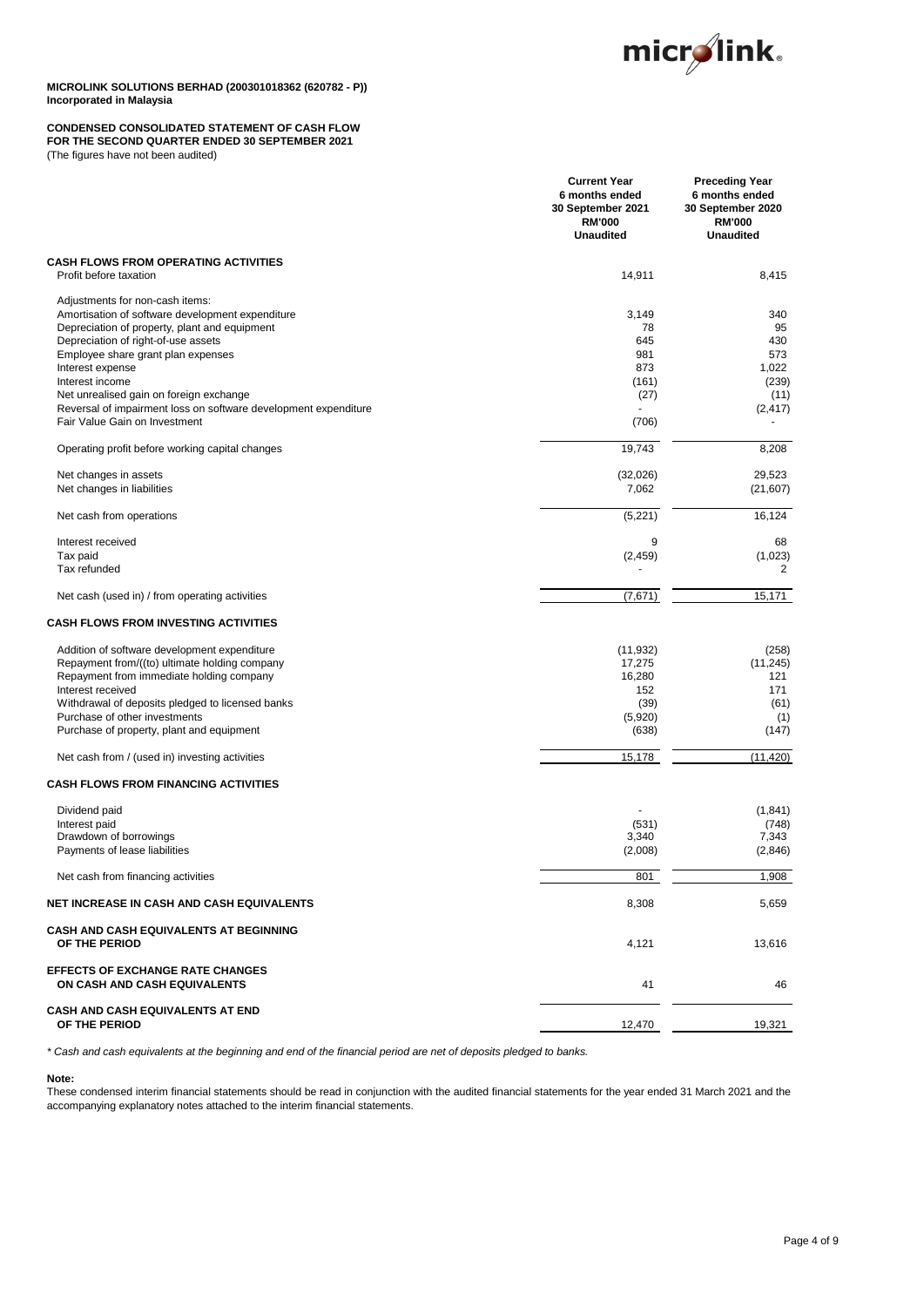

#### **MICROLINK SOLUTIONS BERHAD (200301018362 (620782 - P)) QUARTERLY REPORT ON CONSOLIDATED RESULTS FOR THE SECOND QUARTER ENDED 30 SEPTEMBER 2021**

### **A NOTES TO THE INTERIM FINANCIAL REPORT**

#### **A1 Basis of preparation**

The interim financial statements are unaudited and have been prepared in accordance with the requirements outlined in the Malaysian Financial Reporting Standards ("MFRSs") No. 134: Interim Financial Reporting issued by the Malaysian Accounting Standards Board ("MASB"), and Paragraph 9.22 of the Bursa Malaysia Securities Berhad ACE Market Listing Requirements ("ACE Listing Requirements") and should be read in conjunction with the audited financial statements of the Company and its subsidiaries ("Group") for the financial year ended 31 March 2021. These explanatory notes attached to the interim financial statements provide an explanation of events and transactions that are significant to an understanding of the changes in the financial position and performance of the Group since the financial year ended 31 March 2021.

The accounting policies and methods of computation adopted by the Group in this interim financial statements are consistent with those adopted in the financial statements for the financial year ended 31 March 2021 except for the newly-issued accounting framework - MFRS and IC Interpretations ("IC Int.") to be applied by all Entities Other Than Private Entities for the financial periods beginning on or after 1 January 2021:

Interest Rate Benchmark Reform Phase 2 (Amendments to MFRS 9, MFRS 139, MFRS 7, MFRS 4 and MFRS 16)

Annual Improvements to MFRS Standards 2018 - 2020

Amendments to MFRS 3 Reference to the Conceptual Framework

Amendments to MFRS 116 Property, Plant and Equipment - Proceeds before Intended Use Amendments to MFRS 137 Onerous Contracts - Cost of Fulfilling a Contract

Amendments to MFRS 101 Classification of Liabilities as Current or Non-current

MFRS 17 Insurance Contract

Amendments to MFRS 17 Insurance Contract

Disclosure of Accounting Policies (Amendments to MFRS 101 Presentation of Financial Statements) Definition of Accounting Estimates (Amendments to MFRS 108 Accounting Policies Changes in Accounting Estimates and Errors Deferred Tax related to Assets and Liabilities arising from a Single Transaction (Amendments to MFRS 112 Income Taxes) Amendments to MFRS 10 and MFRS 128 Sale or Contribution of Assets between an Investor and its Associate or Joint Venture

The adoption of the above did not have any significant effects on the interim financial statements upon their initial application.

## **A2 Audit report of preceding annual financial statements**

The preceding audited financial statements for the financial year 31 March 2021 were not subjected to any qualification.

#### **A3 Seasonal or cyclical factors**

The business operations of the Group are not materially affected by any seasonal or cyclical factors.

### **A4 Unusual items affecting assets, liabilities, equity, net income or cash flows**

There were no unusual items affecting assets, liabilities, equity, net income or cash flows of the Group for the current quarter under review.

#### **A5 Material changes in estimates**

There were no changes in estimates of amounts which have a material effect in the current quarter under review.

#### **A6 Dividend paid**

No dividend has been paid in current quarter under review

#### **A7 Segmental information**

The Group's reportable segments were identified as follows:-

- (i) Financial Services Provision of business and technical services for financial institutions
- (ii) Enterprise Solutions Provision of emerging technologies for enterprise
- (iii) Distribution Services Distribution and maintenance of computer equipment and software
- (iv) Solution Delivery Provision of project and software solutions delivery services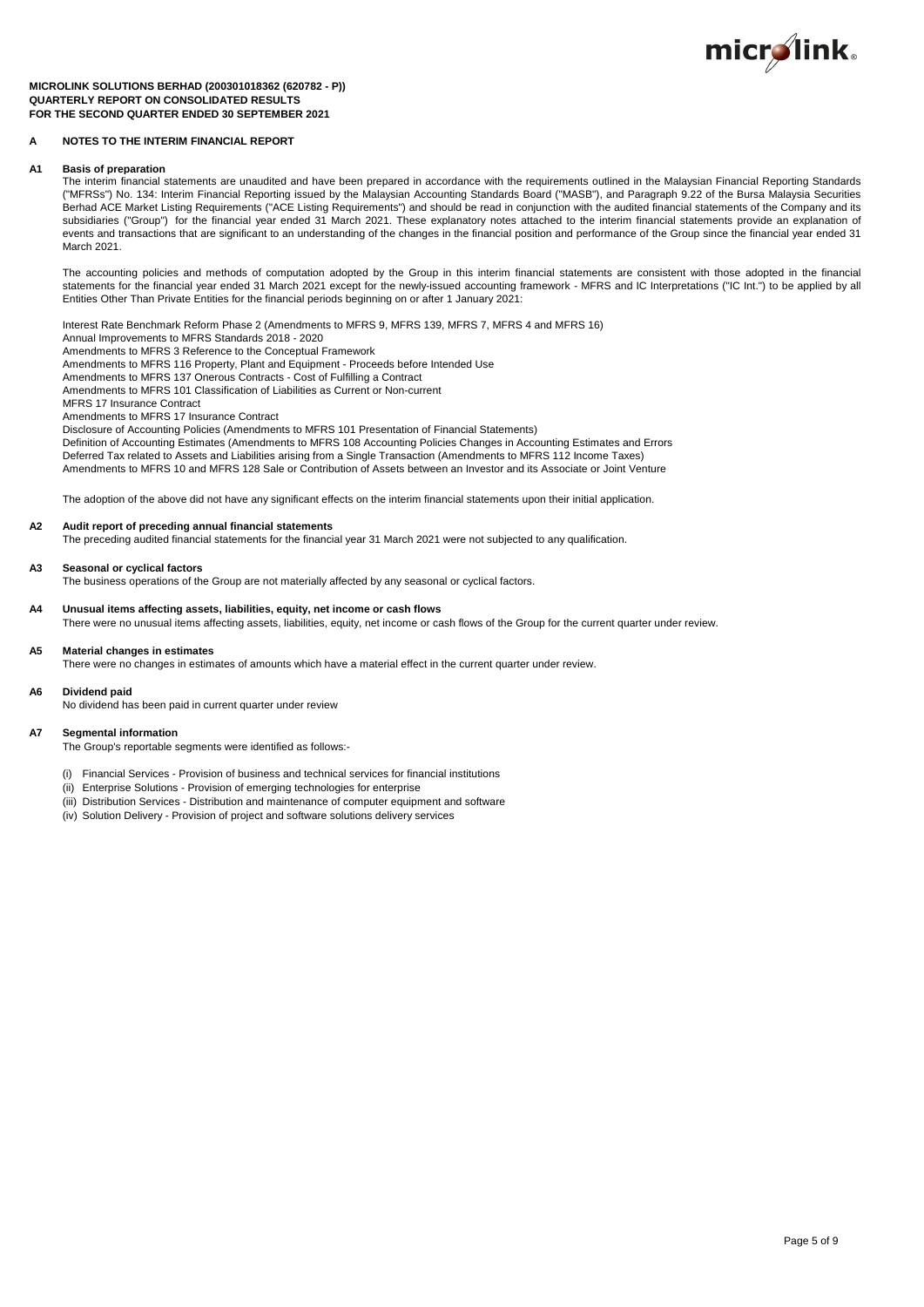

#### **A NOTES TO THE INTERIM FINANCIAL REPORT (Cont'd)**

### **A7 Segmental information (Cont'd)**

| <b>Business Segments</b>                 | <b>Financial</b><br><b>Services</b><br><b>RM'000</b> | <b>Enterprise</b><br><b>Solutions</b><br><b>RM'000</b> | <b>Distribution</b><br><b>Services</b><br><b>RM'000</b> | <b>Solution</b><br><b>Delivery</b><br><b>RM'000</b> | <b>Elimination</b><br><b>RM'000</b> | <b>Consolidation</b><br><b>RM'000</b> |
|------------------------------------------|------------------------------------------------------|--------------------------------------------------------|---------------------------------------------------------|-----------------------------------------------------|-------------------------------------|---------------------------------------|
| 6 months ended 30 September 2021         |                                                      |                                                        |                                                         |                                                     |                                     |                                       |
| <b>External sales</b>                    | 21,513                                               | 16,825                                                 | 65,187                                                  | 1,400                                               |                                     | 104,925                               |
| Inter-segment sales                      | 3,875                                                | 211                                                    | 2,846                                                   | 289                                                 | (7, 221)                            |                                       |
| Total                                    | 25,388                                               | 17,036                                                 | 68,033                                                  | 1,689                                               | (7, 221)                            | 104,925                               |
| <b>Results</b>                           |                                                      |                                                        |                                                         |                                                     |                                     |                                       |
| Segment results                          | 5,098                                                | 10,425                                                 | 760                                                     | (641)                                               | (19)                                | 15,623                                |
| Interest expense                         | (387)                                                | (118)                                                  | (381)                                                   | (1)                                                 | 14                                  | (873)                                 |
| Interest income                          | 87                                                   | 29                                                     | 45                                                      |                                                     |                                     | 161                                   |
| Taxation                                 | (1,024)                                              |                                                        |                                                         | (300)                                               | ۰                                   | (1, 324)                              |
| Profit / (Loss) for the financial period | 3,774                                                | 10,336                                                 | 424                                                     | (942)                                               | (5)                                 | 13,587                                |
| 6 months ended 30 September 2020         |                                                      |                                                        |                                                         |                                                     |                                     |                                       |
| <b>External sales</b>                    | 13,687                                               | 4,658                                                  | 72,216                                                  | 5,621                                               |                                     | 96,182                                |
| Inter-segment sales                      | 6,002                                                | 188                                                    | 1,546                                                   | 172                                                 | (7,908)                             |                                       |
| Total                                    | 19,689                                               | 4,846                                                  | 73,762                                                  | 5,793                                               | (7,908)                             | 96,182                                |
| <b>Results</b>                           |                                                      |                                                        |                                                         |                                                     |                                     |                                       |
| Segment results                          | 5,500                                                | (93)                                                   | 1,262                                                   | 2,360                                               | 169                                 | 9,198                                 |
| Interest expense                         | (214)                                                | (66)                                                   | (723)                                                   | (35)                                                | 16                                  | (1,022)                               |
| Interest income                          | 71                                                   | 118                                                    | 48                                                      | $\overline{2}$                                      | ٠                                   | 239                                   |
| Taxation                                 |                                                      |                                                        | (850)                                                   | (85)                                                |                                     | (935)                                 |
| Profit / (Loss) for the financial period | 5,357                                                | (41)                                                   | (263)                                                   | 2,242                                               | 185                                 | 7,480                                 |

#### **A8 Valuation of property, plant and equipment**

The Group did not carry out any valuation of its property, plant and equipment.

#### **A9 Material events subsequent to the end of the quarter**

On 10 June 2021, the Group proposed to undertake proposed bonus issue of up to 863,976,624 new ordinary shares on the basis of 3 bonus shares for every 1 existing ordinary share. On 12 July 2021, Bursa Securities had approved the listing and quotation of up to 863,976,624 bonus shares to be issued pursuant to the proposed bonus issue.

On 23 August 2021, the Group announced that the bonus issue has been completed following the listing and quotation of 727,771,020 bonus issue.

On 5 October 2021, the Group announced that Bursa Securities has vide its letter dated 4 October 2021, resolved to approve the listing of and quotation of up to 116,157,700 placement shares to be issued pursuant to the proposed private placement.

Saved as disclosed above, there were no material events announced subsequent to the end of the current financial period under review up to the date of this announcement.

#### **A10 Changes in the composition of the Group**

There were no changes in the composition of the Group for the current quarter under review.

### **A11 Contingent liabilities**

The Directors are of the opinion that the Group has no contingent liabilities which, upon crystallisation would have a material impact on the financial position and business of the Group as at 15 November 2021 (the latest practicable date which is not earlier than 7 days from the date of issue of this financial results).

### **A12 Cash and bank balances**

|                                                     | <b>Current year</b> |
|-----------------------------------------------------|---------------------|
|                                                     | as at               |
|                                                     | 30 September 2021   |
|                                                     | <b>RM'000</b>       |
| Cash and bank balances                              | 14,958              |
| Fixed deposits with licensed financial institutions | 4,081               |
|                                                     | 19,039              |
| Less: Fixed deposits pledged with licensed banks    | (4,081)             |
| Bank overdraft                                      | (2,488)             |
|                                                     | 12,470              |
|                                                     |                     |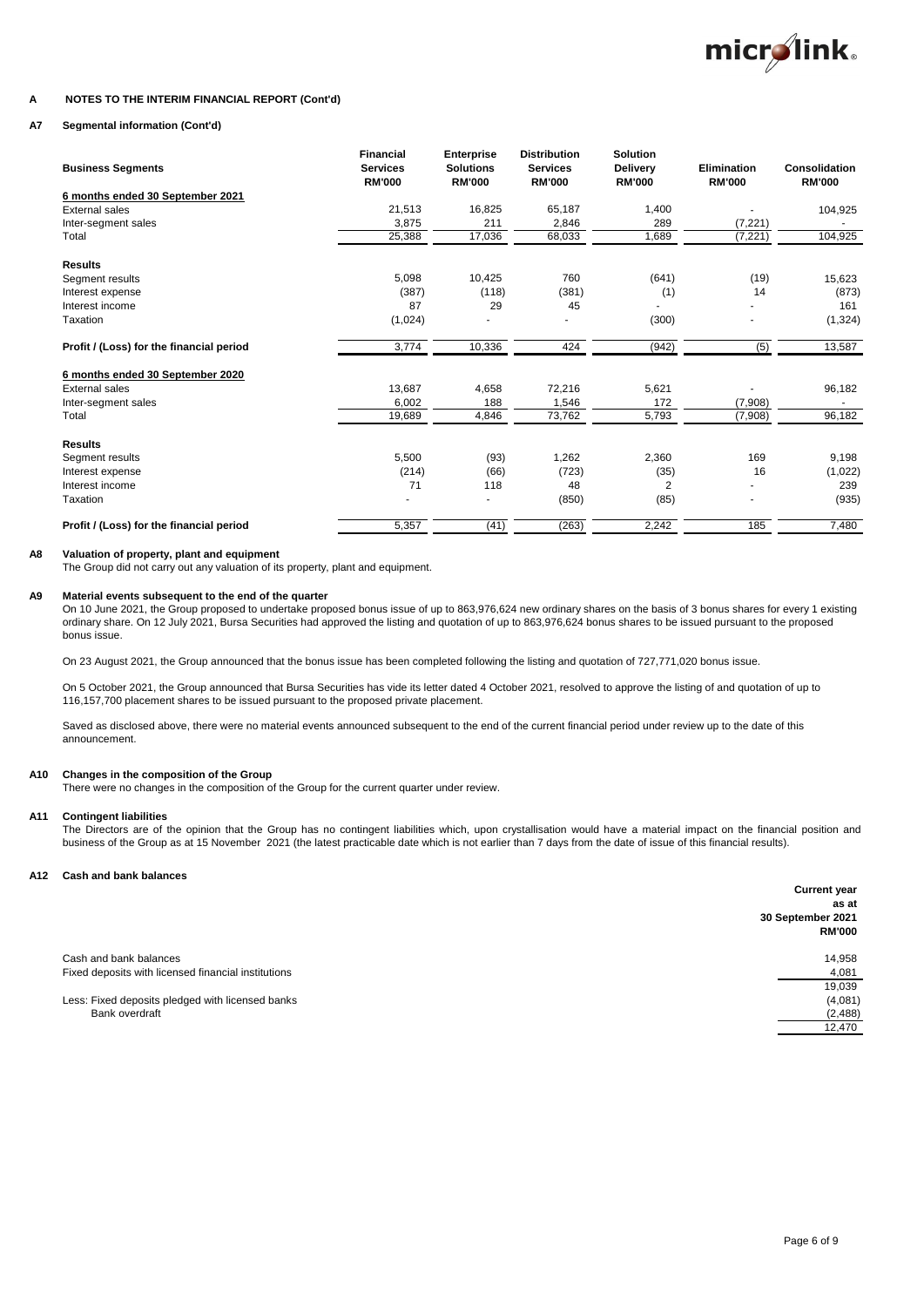

#### **B EXPLANATORY NOTES PURSUANT TO APPENDIX 9B OF THE ACE LISTING REQUIREMENTS**

### **B1 Review of performance**

The summary breakdown of revenue by business segments of the Group is as follows:-

|                              | <b>Individual Quarter</b> |                             |          |                             | <b>Cumulative Period</b> |          |
|------------------------------|---------------------------|-----------------------------|----------|-----------------------------|--------------------------|----------|
|                              |                           | 3 months ended 30 September |          | 6 months ended 30 September |                          |          |
|                              | 2021                      | 2020                        | Variance | 2021                        | 2020                     | Variance |
|                              | <b>RM'000</b>             | <b>RM'000</b>               | %        | <b>RM'000</b>               | <b>RM'000</b>            | %        |
| <b>Financial Services</b>    | 10.388                    | 11.710                      | $-11%$   | 25.388                      | 19.689                   | 29%      |
| <b>Enterprise Solutions</b>  | 12.140                    | 3.247                       | 274%     | 17.036                      | 4.846                    | 252%     |
| <b>Distribution Services</b> | 43.824                    | 45.614                      | $-4%$    | 68.033                      | 73.762                   | $-8%$    |
| <b>Solution Delivery</b>     | 286                       | 5,731                       | $-95%$   | 1,689                       | 5,793                    | $-71%$   |
|                              | 66.638                    | 66.302                      | $1\%$    | 112.146                     | 104.090                  | 8%       |
| Less : Inter Segment Revenue | (3,647)                   | (4, 428)                    |          | (7,221)                     | (7,908)                  |          |
| <b>Total Group Revenue</b>   | 62.991                    | 61,874                      | 2%       | 104.925                     | 96,182                   | 9%       |

The Group's revenue increased in the current quarter under review by RM1.12 million as compared to the revenue achieved in the corresponding quarter of preceding year. The higher revenue was mainly attributable to higher order fulfilments and progress billings particularly in Enterprise Solutions segments.

The summary breakdown of profit before taxation by business segments of the Group is as follows:-

|                                 | <b>Individual Quarter</b> |                             |           |               | <b>Cumulative Period</b>    |           |
|---------------------------------|---------------------------|-----------------------------|-----------|---------------|-----------------------------|-----------|
|                                 |                           | 3 months ended 30 September |           |               | 6 months ended 30 September |           |
|                                 | 2021                      | 2020                        | Variance  | 2021          | 2020                        | Variance  |
|                                 | <b>RM'000</b>             | <b>RM'000</b>               | %         | <b>RM'000</b> | <b>RM'000</b>               | %         |
| <b>Financial Services</b>       | 73                        | 4.814                       | $-98%$    | 4.796         | 5.357                       | $-10%$    |
| <b>Enterprise Solutions</b>     | 8.084                     | 734                         | 1001%     | 10,337        | (41)                        | <b>NA</b> |
| <b>Distribution Services</b>    | 1.114                     | 585                         | 90%       | 424           | 587                         | $-28%$    |
| <b>Solution Delivery</b>        | (1, 379)                  | 2,910                       | <b>NA</b> | (642)         | 2,327                       | <b>NA</b> |
|                                 | 7.892                     | 9.043                       | $-13%$    | 14.915        | 8,230                       | 81%       |
| Add / (Less) : Elimination      | 191                       | (3,504)                     |           | (4)           | 185                         |           |
| Profit before taxation (""PBT") | 8,083                     | 5,539                       | 46%       | 14,911        | 8.415                       | 77%       |

The Group recorded a PBT of RM8.08 million in the current quarter under review as compared to RM5.54 million in the previous year of corresponding quarter due to higher contributions from Enterprise Solutions and Distribution Services segments. This was mainly due to higher gross profit margin recorded during the quarter.

#### **Material change in profit before taxation for the quarter reported as compared with the immediate preceding quarter**

|                        | Current<br>Quarter | Immediate<br>Preceding<br>Quarter | Change        |
|------------------------|--------------------|-----------------------------------|---------------|
|                        | <b>RM'000</b>      | <b>RM'000</b>                     | $\frac{0}{0}$ |
| Revenue                | 62,991             | 41.934                            | 50%           |
| Profit before taxation | 8,083              | 6,828                             | 18%           |

The Group recorded increase in revenue by RM21.06 million in the current quarter as compared to the immediate preceding quarter mainly attributable to higher order fulfilments and progress billings.

The group posted an increase in PBT by RM1.26 million in the current quarter as compared to the immediate preceding quarter. The higher profit recorded in the current quarter was mainly attributable to higher revenue contributions from the Distribution segment.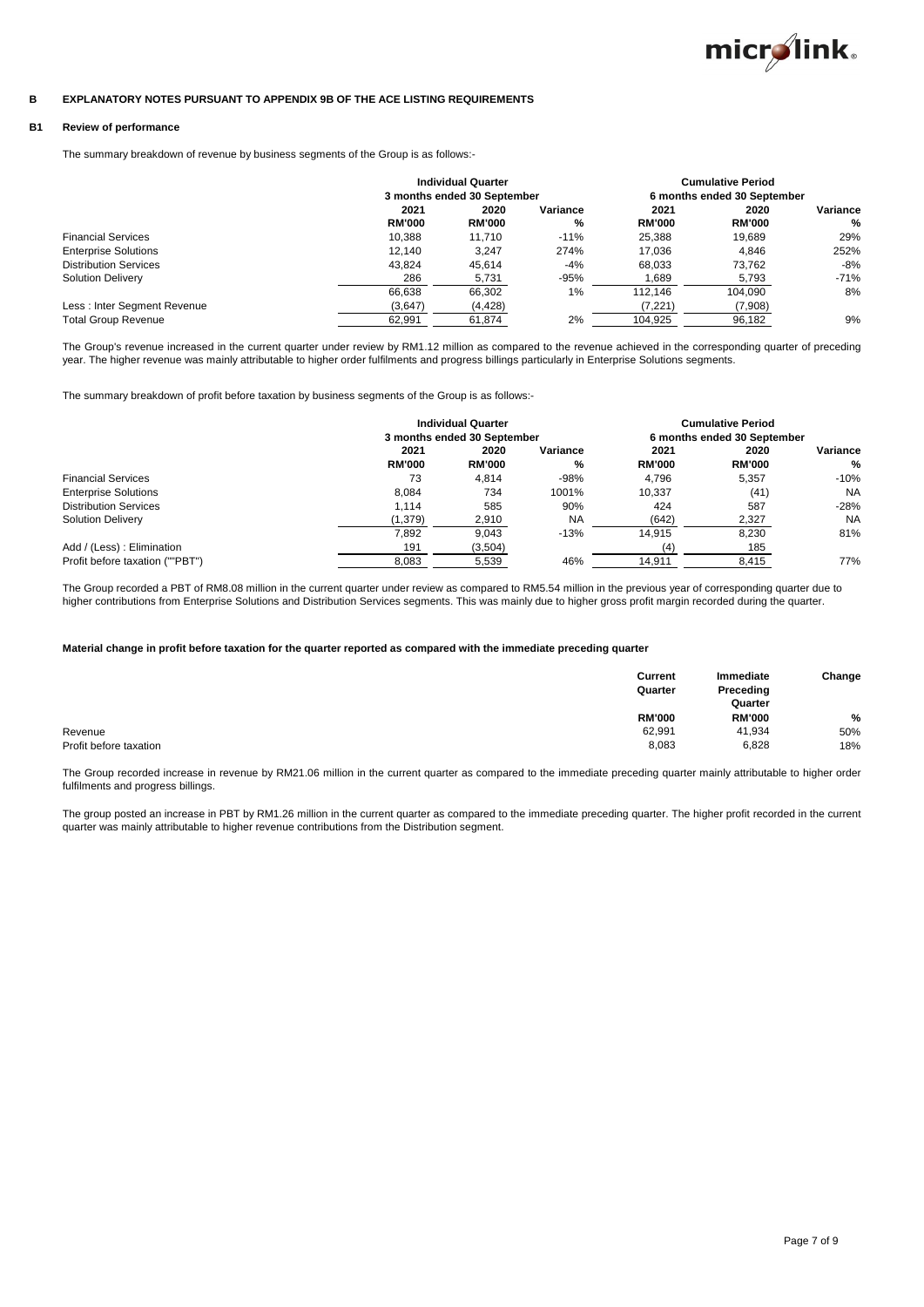

#### **B EXPLANATORY NOTES PURSUANT TO APPENDIX 9B OF THE ACE LISTING REQUIREMENTS (Cont'd)**

### **B2 Prospects**

The unprecedented COVID-19 pandemic continues to affect the economic and social activities throughout the world with the imposition of lockdown orders and recovery phases. Although this has brought about challenges to the economy and business opportunities, the Group continued to achieve robust results in the Enterprise Segment primarily from its Telco services.

The Board continues to hold positive view on the outlook of the Group and is confident of delivering positive results in FY 2022.

### **B3 Profit forecast or guarantee**

There were no profit forecast or profit guarantee issued by the Group and the Company.

#### **B4 Income tax expense**

| . .                     | <b>Current quarter</b><br>30 September<br>2021<br><b>RM'000</b> | <b>Cumulative</b><br>30 September<br>2021<br><b>RM'000</b> |
|-------------------------|-----------------------------------------------------------------|------------------------------------------------------------|
| Taxation - current year | (1,024)                                                         | (1, 324)                                                   |
| Taxation - prior year   | <b>.</b>                                                        | $\overline{\phantom{a}}$                                   |
| Deferred tax            | <b>.</b>                                                        |                                                            |
| Total                   | (1,024)                                                         | 1,324)                                                     |

### **B5 Unquoted investments and properties**

There were no purchase or disposal of unquoted investments and properties during the financial period under review.

#### **B6 Quoted securities**

On 30 July 2021, the Company announced that the final allocation of the Placement Shares of Inari Amerton Berhad is 1,000,000 Placement Shares at a total consideration of RM3.1 million.

#### **B7 Corporate exercise and utilisation of proceeds**

On 10 June 2021, the Group proposed to undertake proposed bonus issue of up to 863,976,624 new ordinary shares on the basis of 3 bonus shares for every 1 existing ordinary share. On 12 July 2021, Bursa Securities had approved the listing and quotation of up to 863,976,624 bonus shares to be issued pursuant to the proposed bonus issue.

On 23 August 2021, the Group announced that the bonus issue has been completed following the listing of and quotation for 727,771,020 bonus issue.

On 5 October 2021, the Group announced that Bursa Securities has vide its letter dated 4 October 2021, resolved to approve the listing of and quotation of up to 116,157,700 placement shares to be issued pursuant to the proposed private placement.

Saved as disclosed above, there is no corporate exercise announced but not completed during the period under review.

### **B8 Group's borrowings and debt securities**

The Group's bank borrowings are as follows:

|                                                                             | As at<br>30 September<br>2021<br><b>RM'000</b> | As at<br>30 September<br>2020<br><b>RM'000</b> |
|-----------------------------------------------------------------------------|------------------------------------------------|------------------------------------------------|
| Short term bank borrowings - secured<br>Long term bank borrowings - secured | 23,365<br>--                                   | 18,192                                         |
| Total borrowings                                                            | 23,365                                         | 18,192                                         |

#### **B9 Off balance sheet financial instruments**

Bank guarantees amounting to RM0.02 million have been issued.

#### **B10 Material litigation**

The Group is not engaged in any litigation or arbitration, either as plaintiff or defendant, which has a material effect on the financial position of the Company or its subsidiary companies and the Board does not know of any proceedings pending or threatened, or of any fact likely to give rise to any proceedings, which might materially and adversely affect the position or business of the Company or its subsidiary companies as at the date of this announcement.

#### **B11 Dividends**

No dividend has been declared in respect of the current quarter under review.